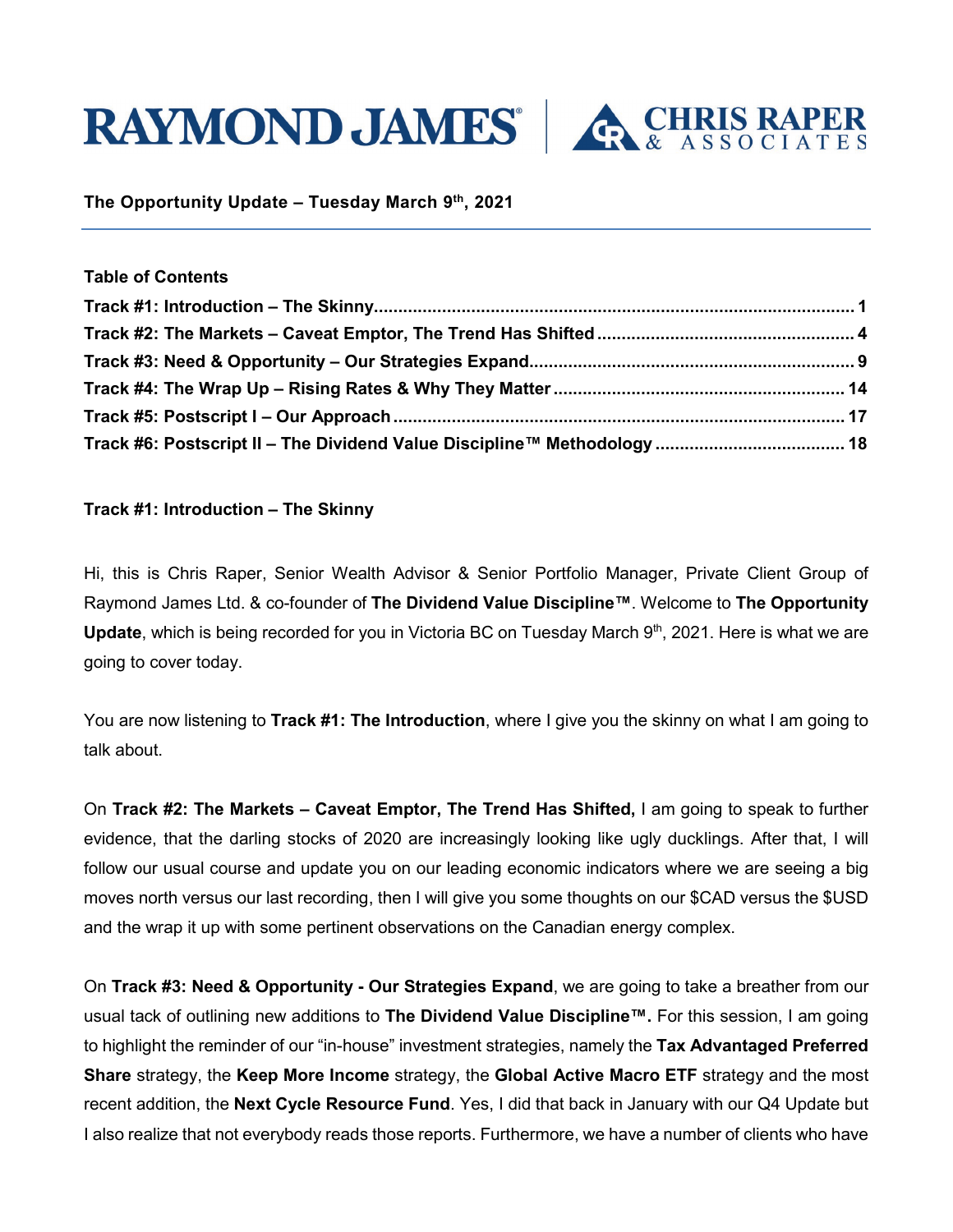a preference for listening versus reading. What the four strategies have in common they each got established at the intersection of client need and market opportunity.

On **Track #4: The Wrap Up – Rising Rates & Why They Matter**, I will give you the key takeaways from each track and speak to the rapid increase we have seen in longer term interest rates and why that matters.

**Track #5: Postscript I – Our Approach** is for the benefit of prospective clients. It will give you some insight on the new client process that we walk interested parties through. Spoiler alert, it starts with you and your story – our approach is tailored to your do, have and legacy ambitions.

**Track #6: Postscript II** is where I walk you through the methodology and return objectives of our core program, **The Dividend Value Discipline™**. If you have an interest in the specifics of our core investment process, you will probably get a lot out of it – if that's not you, you may want give it a pass.

In terms of legal requirements, there are three things to note:

- 1. The opinions that are expressed on this recording are mine. They may differ from those of Raymond James Ltd.
- 2. Raymond James Ltd. is a member of the Canadian Investor Protection Fund. That is a good thing. If you are interested in those details, please ask me or any one of our relationship managers the next time we speak.
- 3. The transcript of this recording provides links to other Internet sites for the convenience of users. Raymond James Ltd. is not responsible for the availability or content of these external sites, nor does Raymond James Ltd. endorse, warrant or guarantee the products, services or information described or offered at these other Internet sites. Users cannot assume that the external sites will abide by the same Privacy Policy which Raymond James Ltd. adheres to.

I also want you to recognize that some of the things I am going to say today are going to be proven wrong. It is an inevitable part of this business. It is also important to recognize that you don't have to be right all the time to do well. You just have to be more right than most or, conversely, less wrong than most.

Finally, regarding investment jargon, when I say I am bullish, it means I expect things to go up. When I say I am bearish, it means I expect things to go down. Likewise, north means up and south means down. When I speak about rent cheques, I am speaking about income, primarily dividends. You will also hear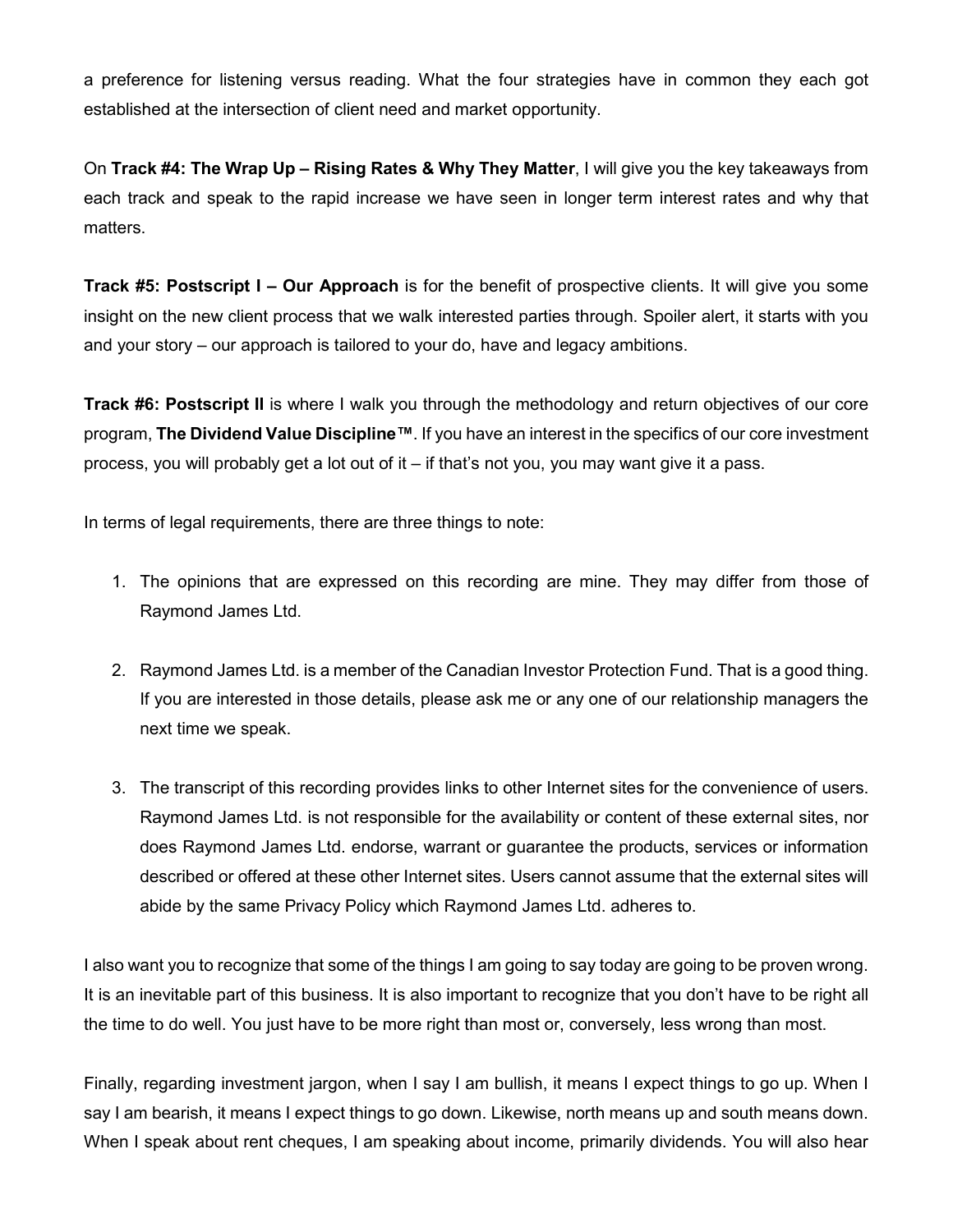me using the term "disruptor", which is our moniker for those companies that are disrupting or re-inventing the way business is done in their particular market and are thereby able to grow at rates far faster than those of the economy. Think of Wal-Mart twenty years ago and Amazon today. You will also hear me use the term "aggregator", which is our moniker for those companies that have a systemized approach to acquiring smaller competitors as a means to fuel their growth. That growth is the path to increasing dividends or in our language, growing rent cheques. If you catch me using industry jargon beyond that, I invite you to call me out. Send an email to the office and the team will let me know, usually with considerable gusto!

That's a wrap on the skinny, and off we go to Track #2.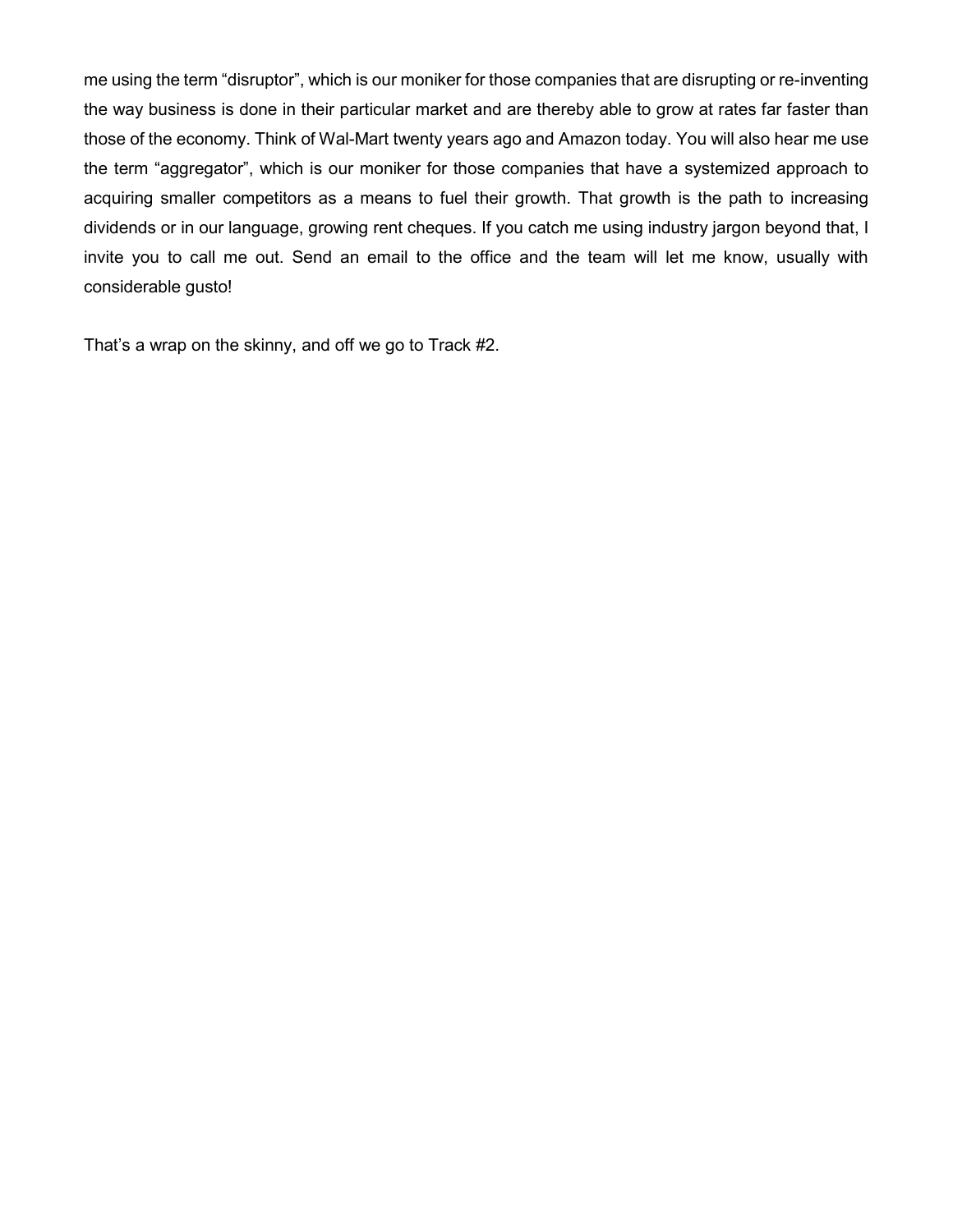#### <span id="page-3-0"></span>**Track #2: The Markets – Caveat Emptor, The Trend Has Shifted**

Caveat emptor being Latin for buyer beware, but I will put it in a Canadian context, skate to where the puck is going, not where it has been. For those that follow our regular communications, you will know that we have been vocal on what we see as a major secular shift in markets since we published this recording back on September 18<sup>th</sup>, last. We followed that up with a Chris's Special Market Dispatch on November 10<sup>th</sup>, then on the December 11<sup>th</sup>, 2020 recording, we dedicated two tracks to the shift, **From Beneficiaries to Victims** and **The Plausible Roaring 20's Redo**.

We again highlight it today, because it is really easy for investors, ourselves included, to gravitate/invest in what has worked in the recent past, without recognizing the seismic shift that has occurred, in what is rapidly becoming a post pandemic world. I reiterate, the market is a forward looking animal and it is saying things are getting better - a lot better. Put another way, when we go through major economic disruptions like we have experienced with COVID, one needs to be open to the idea that the future many look very different from the recent past. We saw that play out in the 2008/09 recession – banks and commodity producers were the stars going into the recession and they were dismal places to keep your money coming out of the recession. Roll the camera forward to today, and you can see that the top five leading sectors on a year to date basis are; energy which is up almost 40% – yes, energy, the most hated sector on the planet, followed by the financials at +15%, followed by Communications, Industrials and Materials. Believe me, these are not the sectors that led last March. Noticeably absent from the leaders group is the technology sector.

| <b>S&amp;P Sectors</b><br>8 Mar 2021, 4:00 PM                                     |                            |                                           |                     |  |                               |  |
|-----------------------------------------------------------------------------------|----------------------------|-------------------------------------------|---------------------|--|-------------------------------|--|
| <b>Period</b><br>$\hat{=}$<br><b>Search Table</b><br><b>YTD</b><br><b>Columns</b> |                            |                                           |                     |  |                               |  |
|                                                                                   | $\bullet$<br><b>SYMBOL</b> | <b>NAME</b>                               | 項<br>$\div$ \ % CHG |  |                               |  |
| 第五回的区                                                                             | <b>XLE</b>                 | <b>Energy Sector Fund</b>                 | 39.97               |  | $\omega \propto m$            |  |
| 第五回的工图                                                                            | <b>XLF</b>                 | <b>Financial Sector Fund</b>              | 15.81               |  | $\otimes \times \mathfrak{m}$ |  |
| 第五回过入图                                                                            | <b>XLC</b>                 | <b>Communication Services Sector Fund</b> | 7.28                |  | $9 \times 3$                  |  |
| ※次回の入間                                                                            | <b>XLI</b>                 | <b>Industrial Sector Fund</b>             | 6.63                |  | $\gamma \times n$             |  |
| 第次国过入国                                                                            | <b>XLB</b>                 | <b>Materials Sector Fund</b>              | 5.43                |  | $94 \times 12$                |  |
| 第五四回以来                                                                            | <b>XLRE</b>                | <b>Real Estate Sector Fund</b>            | 1.26                |  | $\omega \propto m$            |  |
| ※次回の入国                                                                            | <b>XLV</b>                 | <b>Health Care Sector Fund</b>            | $-0.62$             |  | $94 \times 12$                |  |
| 第五四回义率                                                                            | <b>XLY</b>                 | <b>Consumer Discretionary Sector Fund</b> | $-2.34$             |  | $9 \times 3$                  |  |
| 第五四回以率                                                                            | <b>XLK</b>                 | <b>Technology Sector Fund</b>             | $-3.22$             |  | $9 \times 3$                  |  |
| 第五回的工作                                                                            | <b>XLU</b>                 | <b>Utilities Sector Fund</b>              | $-3.48$             |  | $9 \times 32$                 |  |
| 第五回的区                                                                             | <b>XLP</b>                 | <b>Consumer Staples Sector Fund</b>       | $-3.66$             |  | $9 \times 3$                  |  |

Showing 1 to 11 of 11 entries

*Chart courtesy o[f StockCharts.com](https://stockcharts.com/)*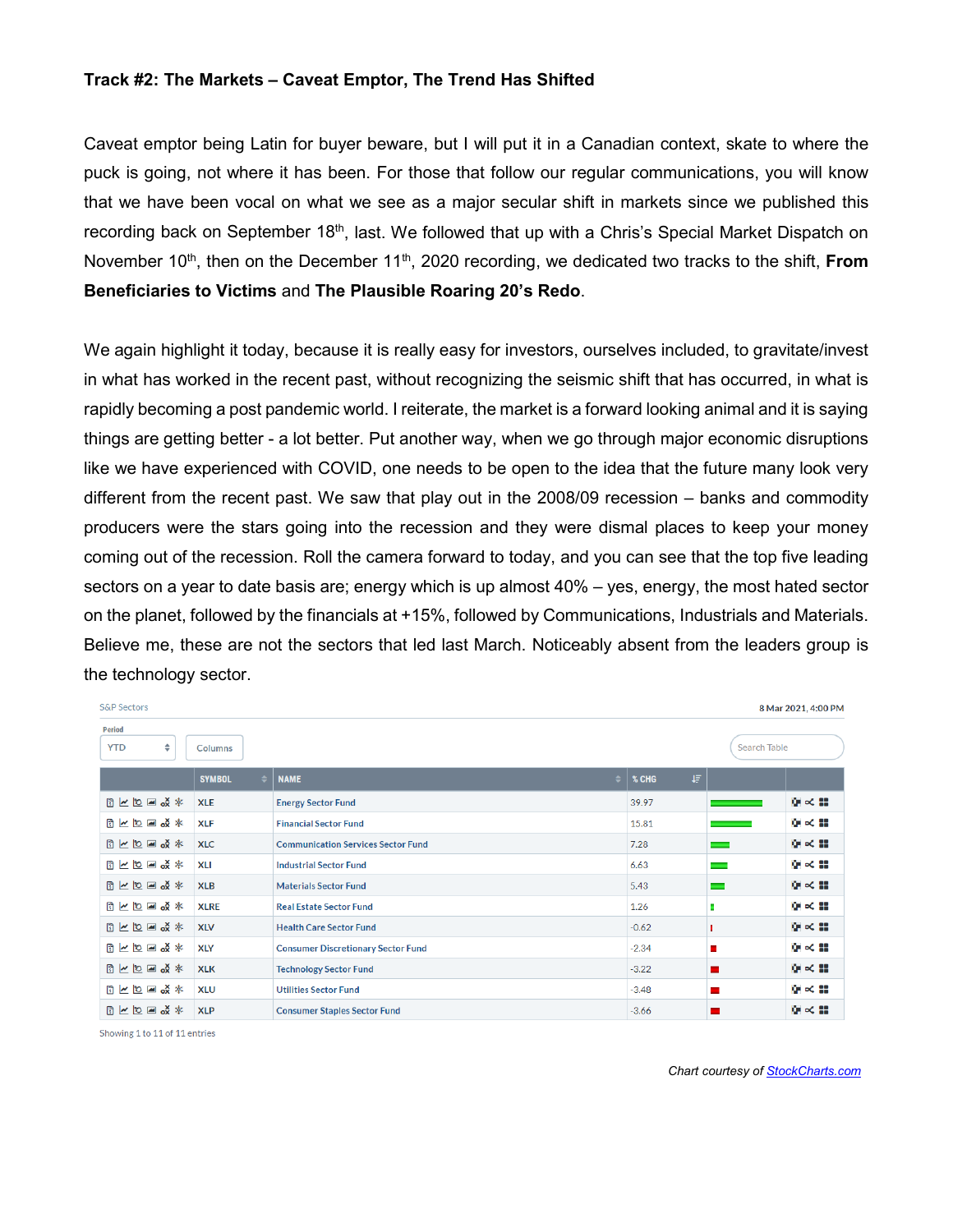We can see further evidence of this shift in trend by looking at the ever popular FAANG stocks which, with the exception of Alphabet are pegging in with significant negative YTD returns. Even the mighty Tesla closed yesterday, down some 35% off its all time high, marked this past January.

| Symbol         | <b>Name</b>              | Price      | <b>YTD return</b> |
|----------------|--------------------------|------------|-------------------|
| FB             | <b>FACEBOOK INC (A)</b>  | \$258.36   | $-5.42%$          |
| <b>AAPL</b>    | <b>APPLE INC</b>         | \$117.20   | $-11.67%$         |
| <b>AMZN</b>    | AMAZON.COM INC           | \$2,994.00 | $-8.07%$          |
| <b>NFLX</b>    | <b>NETFLIX INC</b>       | \$498.98   | $-7.72%$          |
| GOOG           | <b>ALPHABET INC. (C)</b> | \$2,041.99 | $+16.56%$         |
| <b>AVERAGE</b> |                          | ▼          | $-3.27%$          |

Bottom line, we believe we are witnessing a secular shift in how investors are allocating their resources - what has worked for most of the last decade, is unlikely to be what drives returns in the decade ahead. Anybody that has studied markets, knows that there is considerable historical precedent for that claim.

Moving to our leading economic indicators, and starting with the red metal, on the December recording copper was trading at \$3.58 per pound and as at yesterday's close it pegged in at \$4.08 per pound. That is a level we have not seen since 2011 and we are nearing a 10 year high. Why is the price of copper so important? Because it goes into virtually every manufactured good you can think of – stronger prices point to stronger demand and a strengthening economy. That is why Dr. Copper is often touted as the world's best economic forecaster*.* 

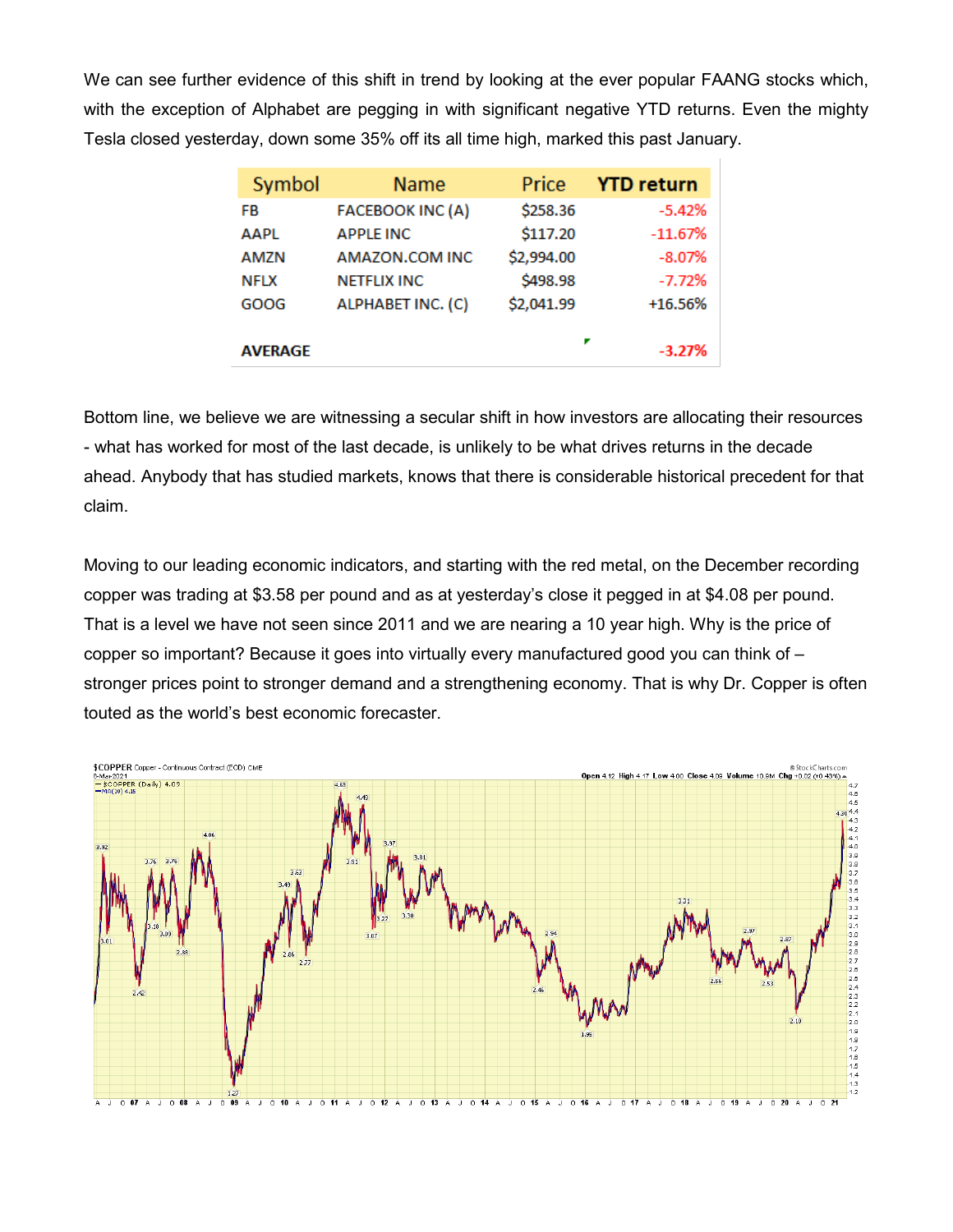Turning to our other favourite leading indicator, the Philadelphia Semiconductor Index (symbol \$SOX), it peaked back in February when we had companies like GM announcing slower car builds due to chip shortages. When I read that, the question that came to my mind, is how much better can it get for the chip companies? There is a global shortage amid incredible demand so presumably, their pricing power has got to be incredibly strong – can it get even stronger? While that verdict is still out, at the close of business yesterday the \$SOX was off about 20% from its recent high. The semiconductor complex tends to be a great "tell" for our service/design based economies because much of our economic growth is fueled by human ingenuity and processing power. I do not believe the \$SOX is forecasting an economic slowdown at this point, but if forced to choose between the two complexes, I would take copper.



 *Chart courtesy o[f StockCharts.com](https://stockcharts.com/)*

Moving to what has been a cascading story of the \$USD over the last 6 months, we have entered what I would call a counter trend rally when measured against the basket of global currencies and I do expect some near term strength but I am biased to the view that it will be short lived. Here's why - historically speaking, over the last 35 years, once the U.S. dollar has started a downtrend, defined as more than a 10% drop from its high water mark, the average time to the reversal has been 522 days. This downtrend started in July 2020.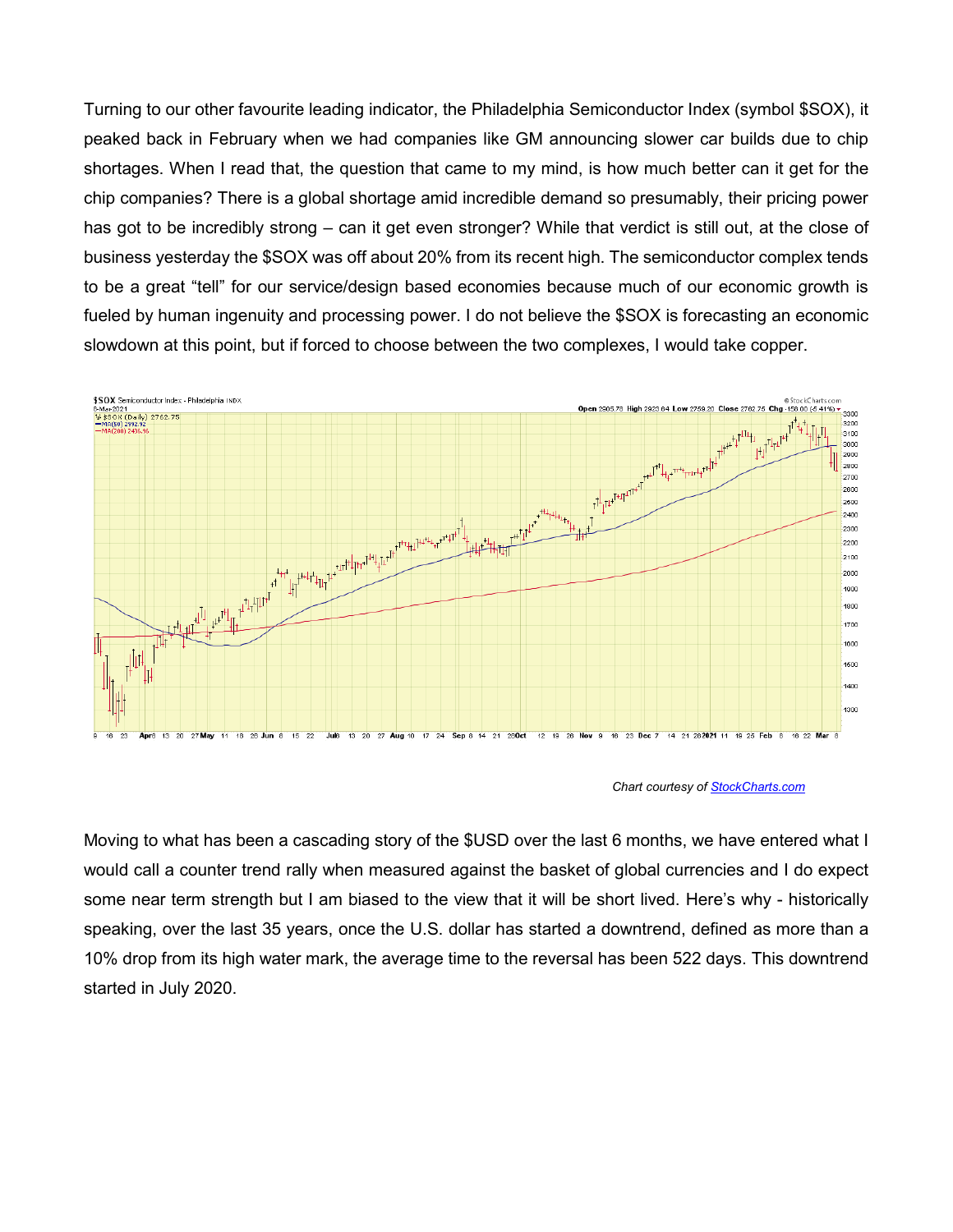

 *Chart courtesy of [StockCharts.com](https://stockcharts.com/)*

More important to most Canadians is what it means for the loonie in the weeks ahead. In the very near term, I would expect the loonie to decline, but I don't expect it to be prolonged. Translation, if I needed US cash in the next 3 months, I would buy it now.



 *Chart courtesy of [StockCharts.com](https://stockcharts.com/)*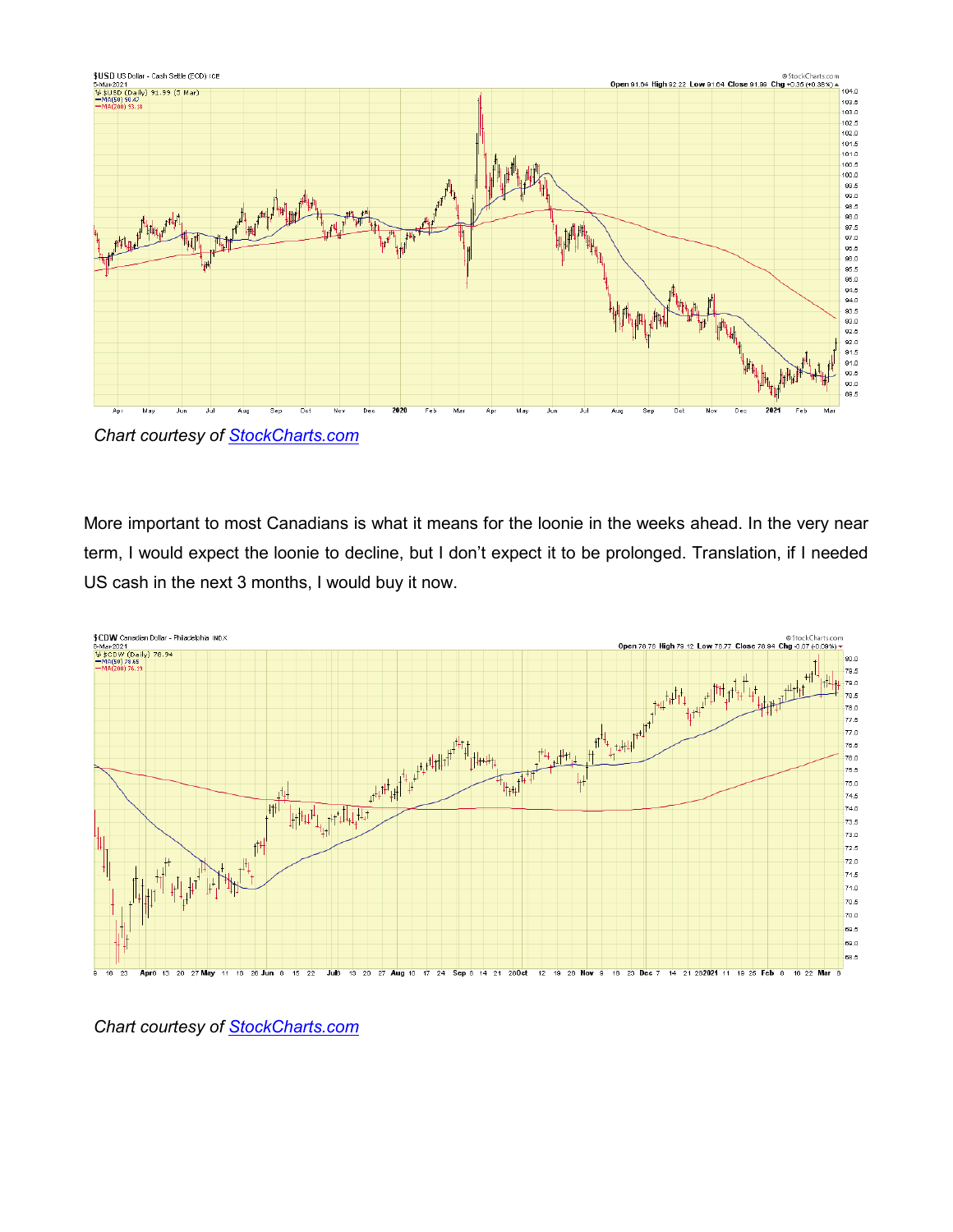My take is that the strength of our Canadian \$ can only be explained by the improving interest in our resource sector. I say that because our debt as a % of Gross Domestic Product – the total value of what we produce – now exceeds that of Greece and is second only to Japan.

That aside, institutional investors are returning to the Canadian energy space and why wouldn't they? I made this observation with our investment cohort last week – the price of oil is  $\sim$  20% below its five year high – the price of Canada's energy complex is  $\sim 80\%$  below its five year high. The flying under the radar part of the Canadian energy complex, are Canada's natural gas producers – they have been the Rodney Dangerfield, "can't get no respect" pariahs of the last decade. That is changing rapidly – producers can hedge production ~50% higher than they could have a year ago. As most listeners would know, we continue to have significant exposure in both camps.

We are now off to track #3.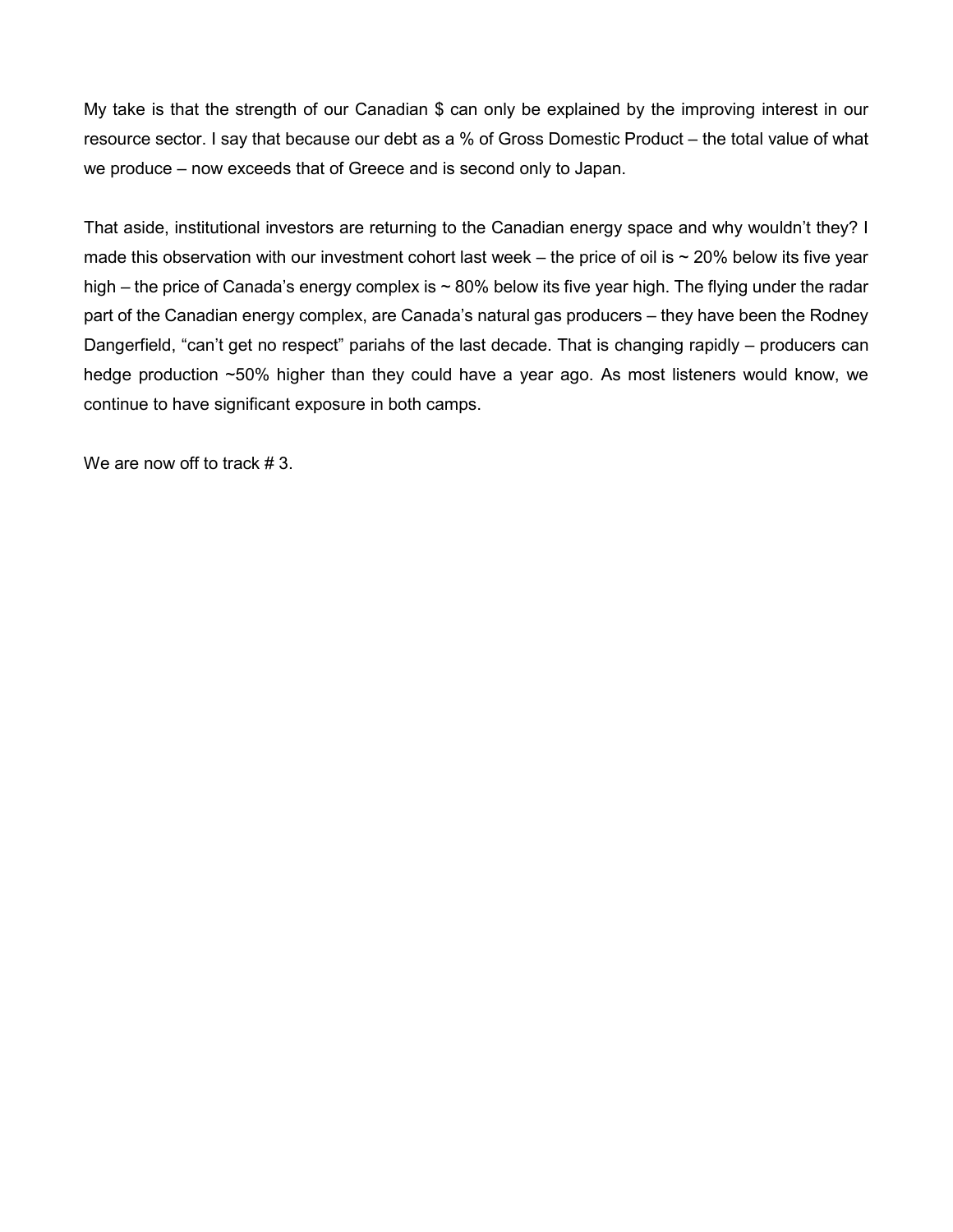#### <span id="page-8-0"></span>**Track #3: Need & Opportunity – Our Strategies Expand**

Regular listeners will recall that this track is usually devoted to our core investment strategy, **The Dividend Value Discipline™**. Today we take a different tact and unpack our expanded mandates. We operate same "in house" and our research team have been developed them to address a specific client need and or to exploit a specific opportunity.

Whether or not these mandates are present as a sleeve of your overall investment allocation will depend on your current circumstances, your do/have/legacy ambitions and your risk/reward appetite in both bull and bear markets. For prospective clients being introduced to us by way of this recording, please note these are discretionary programs – we make all of the buys and sells and we report to you after the fact. With that out of the way, the first out of the gate is:

**TAPS - The Tax Advantaged Preferred Share Strategy** – where we did a soft launch this past summer. In short, we needed a program to take advantage of the high income yields available in Canada's preferred share market and we could see the coming scarcity factor after the Office of the Superintendent of Financial Institutions approved the use of Limited Recourse Capital Notes. They are known as LRCNs and they effectively gave Canada's financial institutions a cheaper source of capital. As anticipated, Canada's banks are calling in their most expensive preferred share issues and the scarcity of supply is driving prices north. The good news is that tax preferred dividend yields of say ~4.5% today are still available. Adding fuel to the fire, are the fixed reset issues which rally with the increasing interest rates because they are tied to the yield on the five year Government of Canada bond yield and rates are going up. Who is this strategy for? The person who's primary concern is income and they have non-registered capital available, so they can maximize the tax advantage. Please note that these securities are higher risk than a GIC but the pretax interest equivalent is like 7% (at the highest tax bracket) versus say 1.5% for a 5 year term.

**KMI – The Keep More Income Strategy** – is another strategy that was developed because of client need crossed with opportunity. As alluded to earlier, there is no question that the U.S. markets have been the place to be for most of the last decade, in fact since 2009. What most people forget is that the U.S.'s S&P 500 Index was actually negative to the tune of  $\sim$ 2% per annum for the ten years ended March 31<sup>st</sup>, 2009. Anyone who has studied history, recognizes that this is the norm. I did an extensive piece on this back in the September 2019 edition of this recording - there is a link to that on the transcript of this recording [website.](http://chrisraper.com/pdfs/The-Opportunity-Update-September-4-2019.pdf) Suffice to say, it is highly unlikely that the U.S. will be the place to be in the next ten years. We are seeing that play out as the \$USD continues to weaken and commodity prices rally due to years of underinvestment. The pursuit of the green agenda requires tremendous amounts of copper, nickel and lithium, all of which require fossil fuels to produce as we rip up the earth's crust to build out the renewable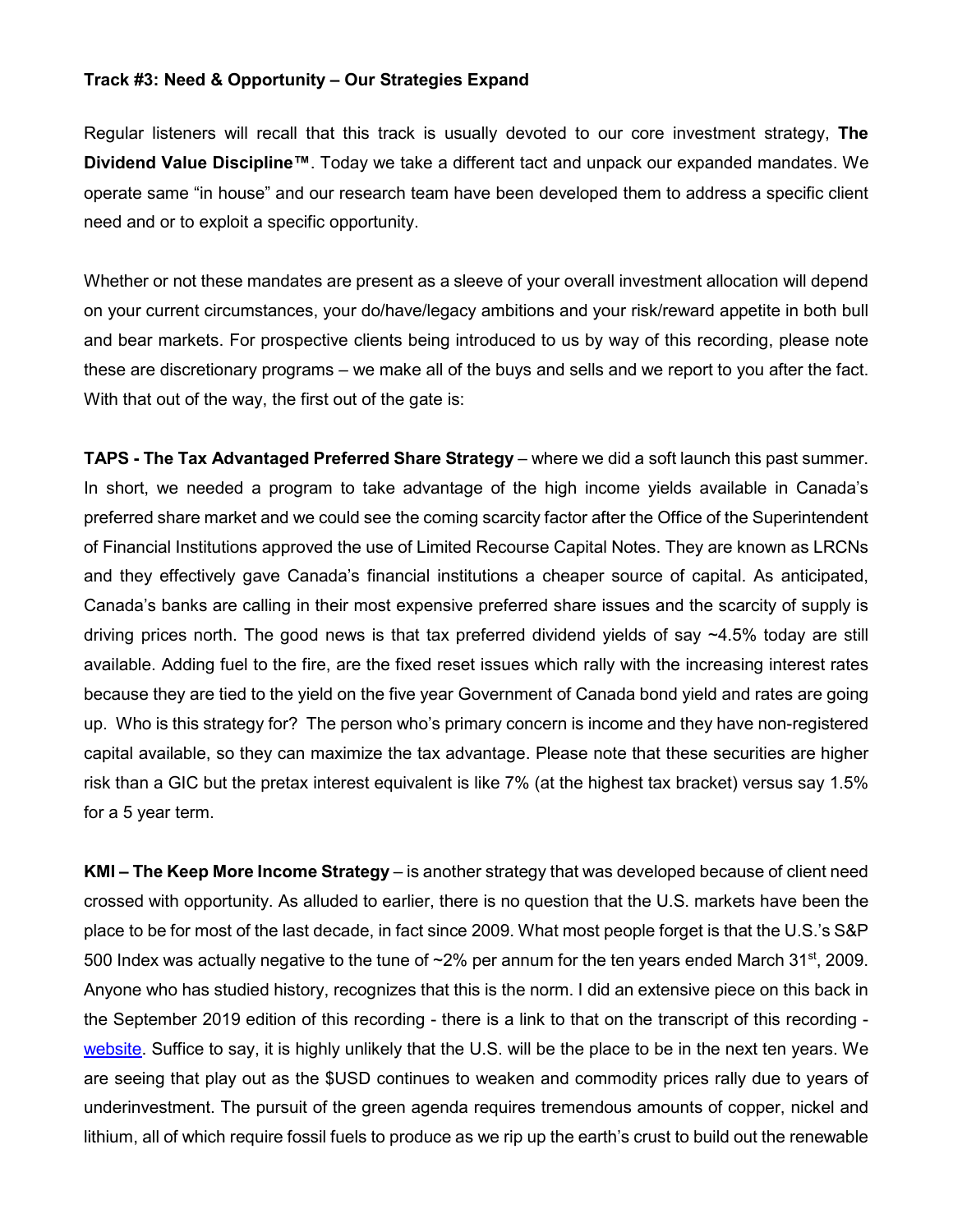infrastructure. This rally in commodities instantly makes Canada a more attractive place to invest as we have the world's second largest land mass and we are arguably better at producing commodities than anybody else in the world. Bottom line, we see the next 10 years for investing Canada as being much better than the last 10 years. Back to KMI – it is all Canadian, everything that we buy pays a dividend and those dividends are eligible for the dividend tax credit. The objective is tax preferred income with some growth. It will be more volatile and has more short term risk than the TAPS strategy noted above. That said, five years from now, I believe it will have outperformed TAPS.

**GAME – The Global Active Macro ETF Strategy – is a program that I had on the back burner of my** mind since the 2008/09 recession and it was a U.S. citizen/Canadian resident need that actually got it launched back in 2016. Our objective was to create a system that forces you into what is working and forces you out when it stops working. The thesis is that money flows "push" asset class/sector performance and believe me, that phenomena was clearly demonstrated to me during financial debacle. Money flowed into government bonds and it stayed there for months on end. In essence, we believe that buying begets buying and selling begets selling and those trends tend to go on for far longer than you think they can. The result is prolonged periods of outperformance or underperformance and when things finally do reverse, it tends to be powerful. You can see that demonstrated today with our current GAME holdings – they are dominated by X-USA, commodities and pro growth exposure, whereas the tech related ETFs have been dropping like flies. We control the risk by limiting exposure to any one ETF to a maximum of 10%. The most exciting thing for me with this program is that last August, our sleuth analyst, Alex Vozian, tweaked the process after some deep back testing and the reality is that the short term results have noticeably improved. Who is it for? The strategy allows us to gain some exposure outside of North America when it is warranted and we have the ability to go to essentially all bonds or all equities and everything in-between – there are no geographic limitations. All of that said, there will be times in a sideways or churning market that it does not do well – we expect it to do well in trending markets. As there is a fair bit of turnover in the program it is best suited to registered/tax free/tax deferred accounts.

**Current GAME Holdings as of Monday, March 8, 2021**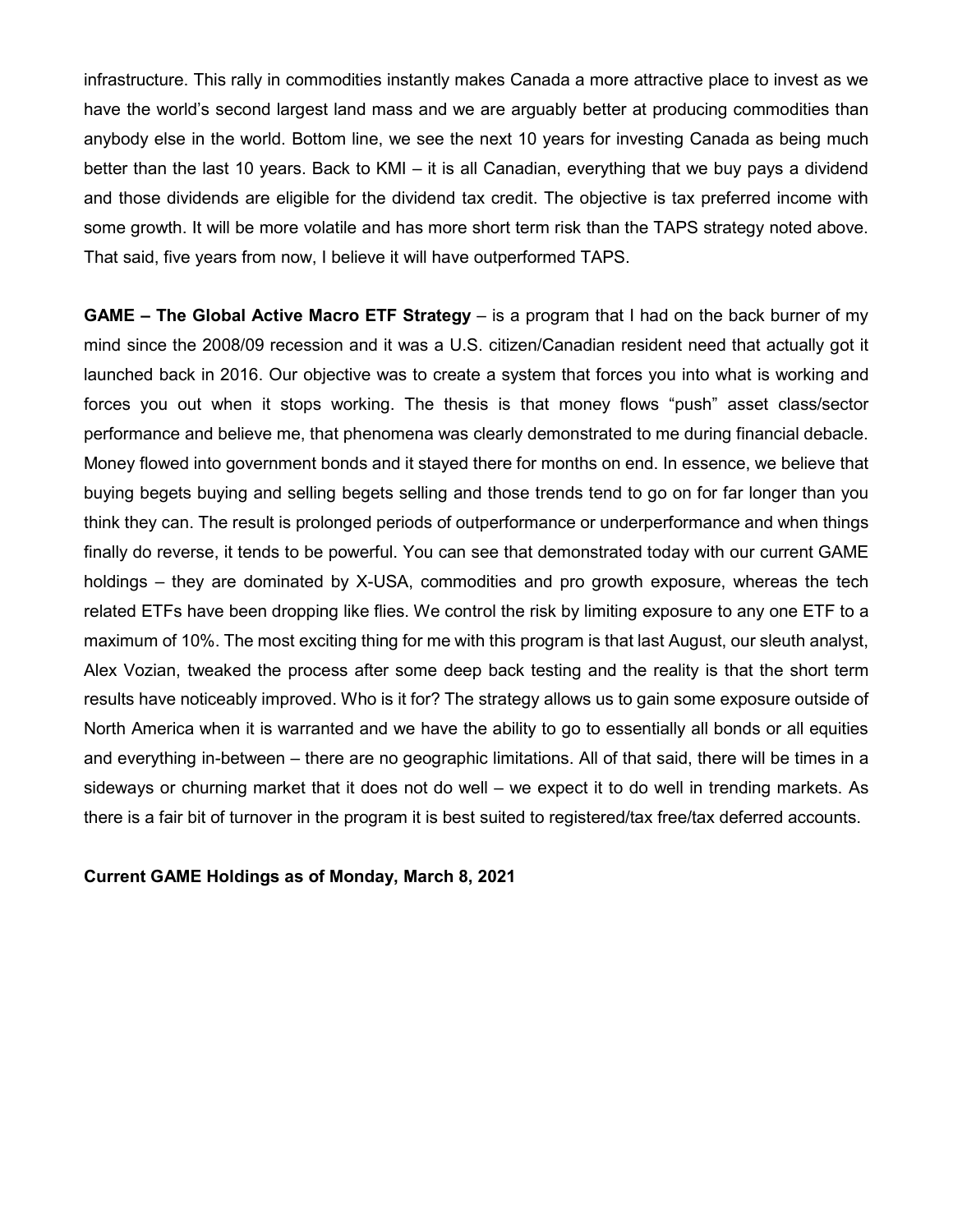

**NCRF – The Next Cycle Resource Fund** got kicked off in early January of 2020 because I was seeing evidence that next commodity boom was coming and I wanted to a program that took advantage of the opportunity. Of course COVID promptly cratered that thesis in the near term. The good news is that the only money in the program at that time was mine – it was under beta test. Bottom line, as markets collapsed, the NCRF went into ignore mode because I had much bigger fish to fry – namely, coaching our clients and making the tough investment calls as the market panic ensued. The interesting thing was when I got back to the NCRF in August, the strategy was inching its way back to breakeven and by the end of last year, it had actually made money. Again, our sleuth, Alex Vozian, helped me refine the program and we opened it up for client participation in the new year – thus far the results have been encouraging. That said, it is early days for both the NCRF and in my view at least, the coming commodities boom. Who's it for – those clients that have specific interest in resources and that have higher risk/volatility tolerance. To be clear, if we get into a 3<sup>rd</sup> wave of COVID and or the economy stumbles, there will be some painful months with this strategy.

**DVD** – **The Dividend Value Discipline™** needs little in the way of introduction for most listeners. If you are new to the recording then Track # 6 is for you and it deals with the philosophy and modus operandi of our core program. It remains by far, the biggest mandate that we operate and it has been existence since the fall of 2002. On that track, you will note that we have a big focus on companies that can sustainably grow their dividends at rates far faster than the economy. In our language, those are growing rent cheques and on that front, we have had the following increases announced since our last recording: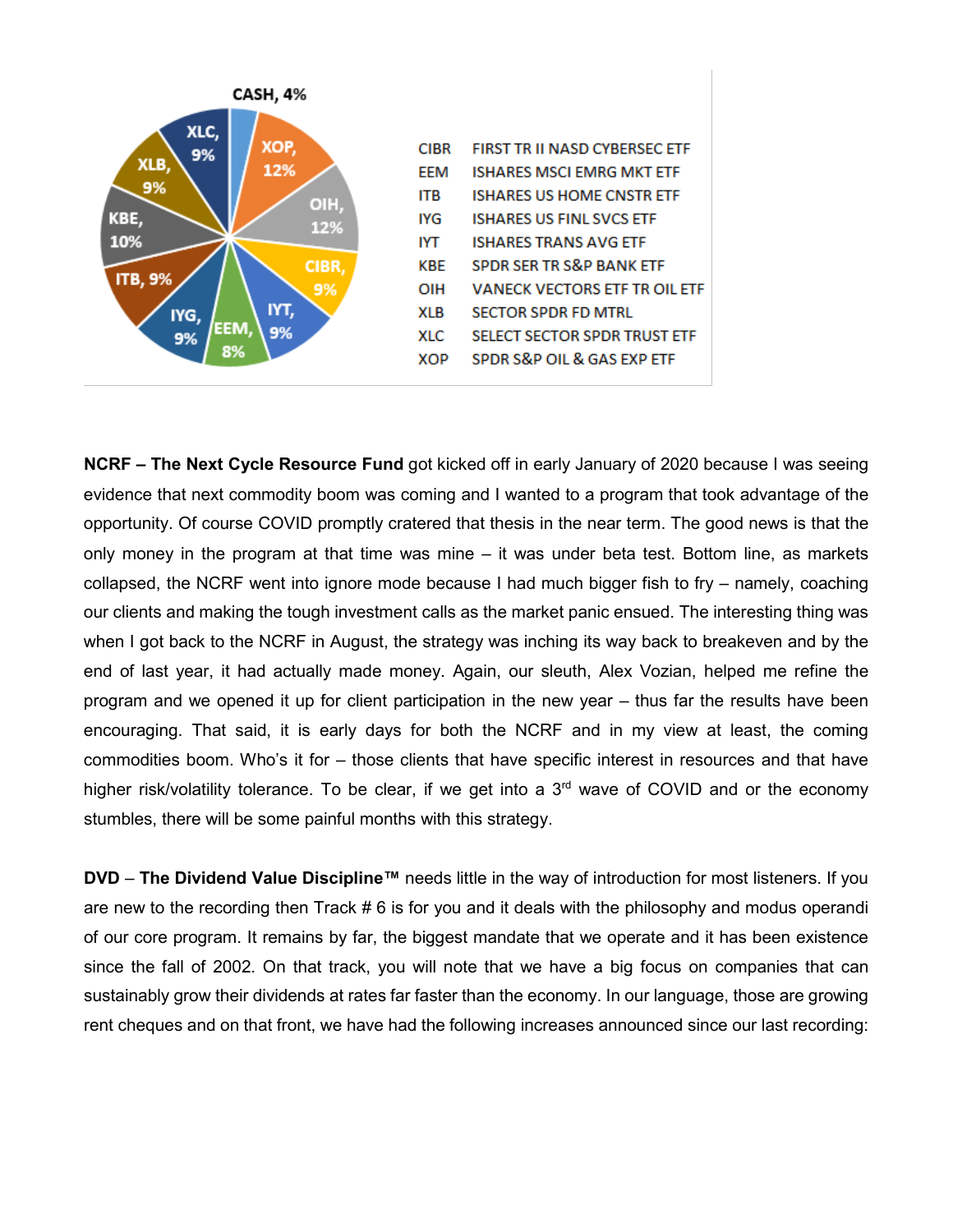

That leads me to my age old question, "If you owned an apartment block and you were getting those kinds of rent cheque increases, would you be tempted to sell just because the real estate market took a downturn?" Unlikely, is my answer.

That's a wrap and we are off Track #4.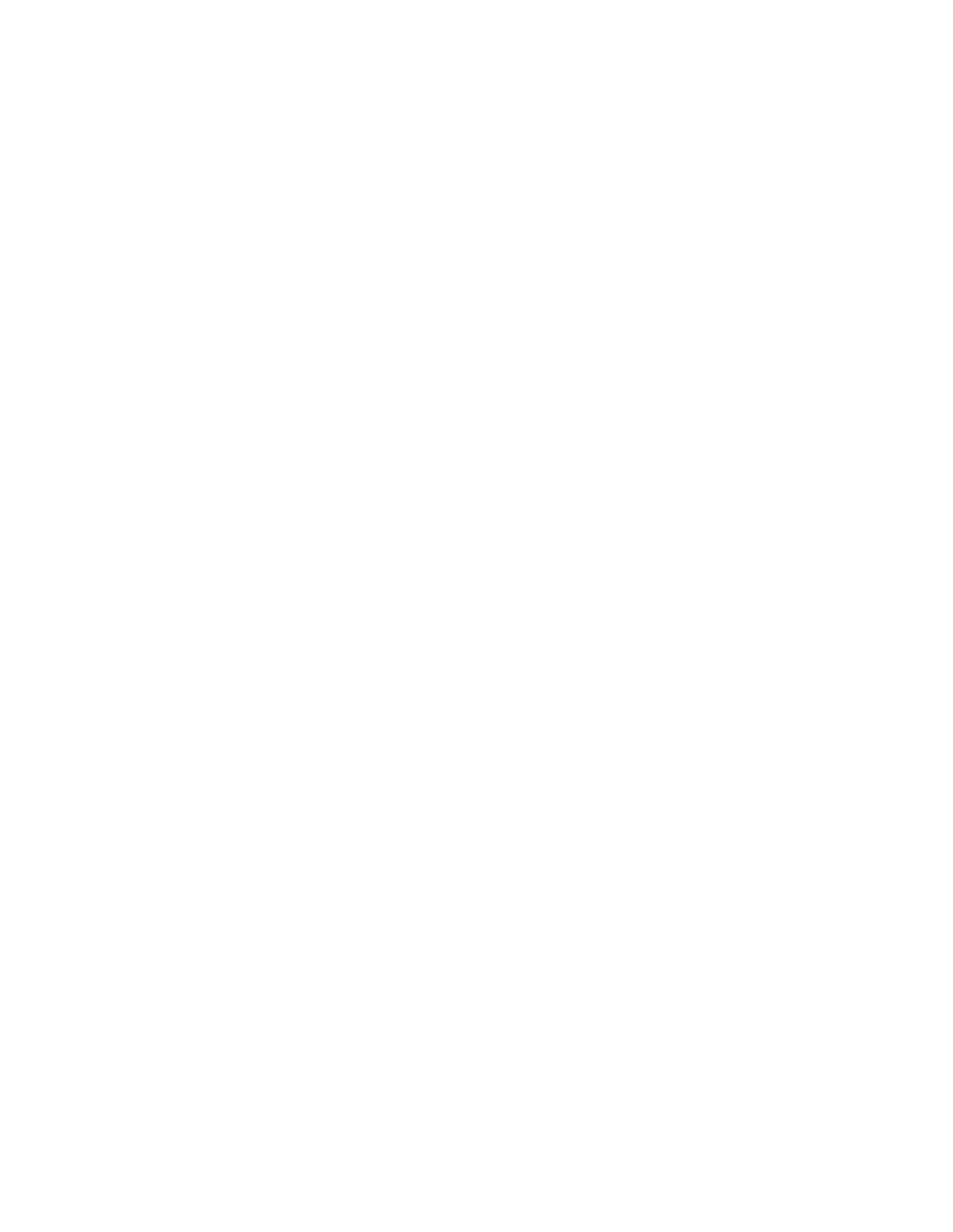#### <span id="page-13-0"></span>**Track #4: The Wrap Up – Rising Rates & Why They Matter**

First, the takeaways:

A reminder that the opinions expressed on this recording are mine. They may differ from those of Raymond James Ltd. Please recognize that some of what I told you is going to turn out to be wrong.

On **Track #2: The Markets – Caveat Emptor, The Trend Has Shifted**, we talked about the continued and I would argue, increasing evidence that the rotation out of the technology into other pro-growth sectors of the economy is clearly in play. Our intent is to skate to where the puck is going not where it has been. Last year's darlings are struggling whereas last year's ugly ducklings are starting to look like soaring eagles. Copper at close to 10 year highs is nothing short of phenomenal if you think about where we were at this time last year – years of under-investment in the resources sector speaks to the staying power of this rally. From there we covered off the foreign exchange issues, where I do expect some near term Canadian \$ weakness, albeit short lived. We closed that track out with some comments on the Canadian energy complex, where it is not hard to make the value proposition case and the institutional crowd is returning to the space providing the catalyst.

On **Track #3: Need & Opportunity – Our Strategies Expand,** we covered of our expanded in house mandates, TAPS, KMI, GAME and NCRF, all of which were developed in response to client needs and or to exploit a specific market opportunity. If you are a client and you are wondering if any of those mandates are fit for you, please reach out to your relationship manager as the starting point. Otherwise, we will cover that off during your next review.

That takes us to **Rising Rates & Why They Matter –** for your awareness the yield on the 10 year US treasury (US government guaranteed bond) pegged 1.60% yesterday, whereas it bottomed at close to .5% last August. That's a big move and it is important, because the yield on the 10 year US treasury is the yardstick by which all alternative investments tend to get measured by. By way of example, today's dividend yield of say 2.5% on Johnson & Johnson is obviously a lot more attractive in a .5% environment than a 1.6% environment, all other things being equal. So what is the key message that we need to take away when both interest rates and the stock market are rallying at the same time? For me, it is to understand that these two phenomena's cannot go co-exist for long periods of time – I am talking years not months. Higher long term interest rates eventually lure equity investors away from stocks as they seek to protect gains. While I have no such concerns today, in large part because it is early days coming out of the Covid induced recession, it is something that we must continue to factor into our decision making process. At a practical level, if you or someone you love is looking for a mortgage, I would bias the fixed term as opposed to floating. Central banks have printed copious quantities of money and the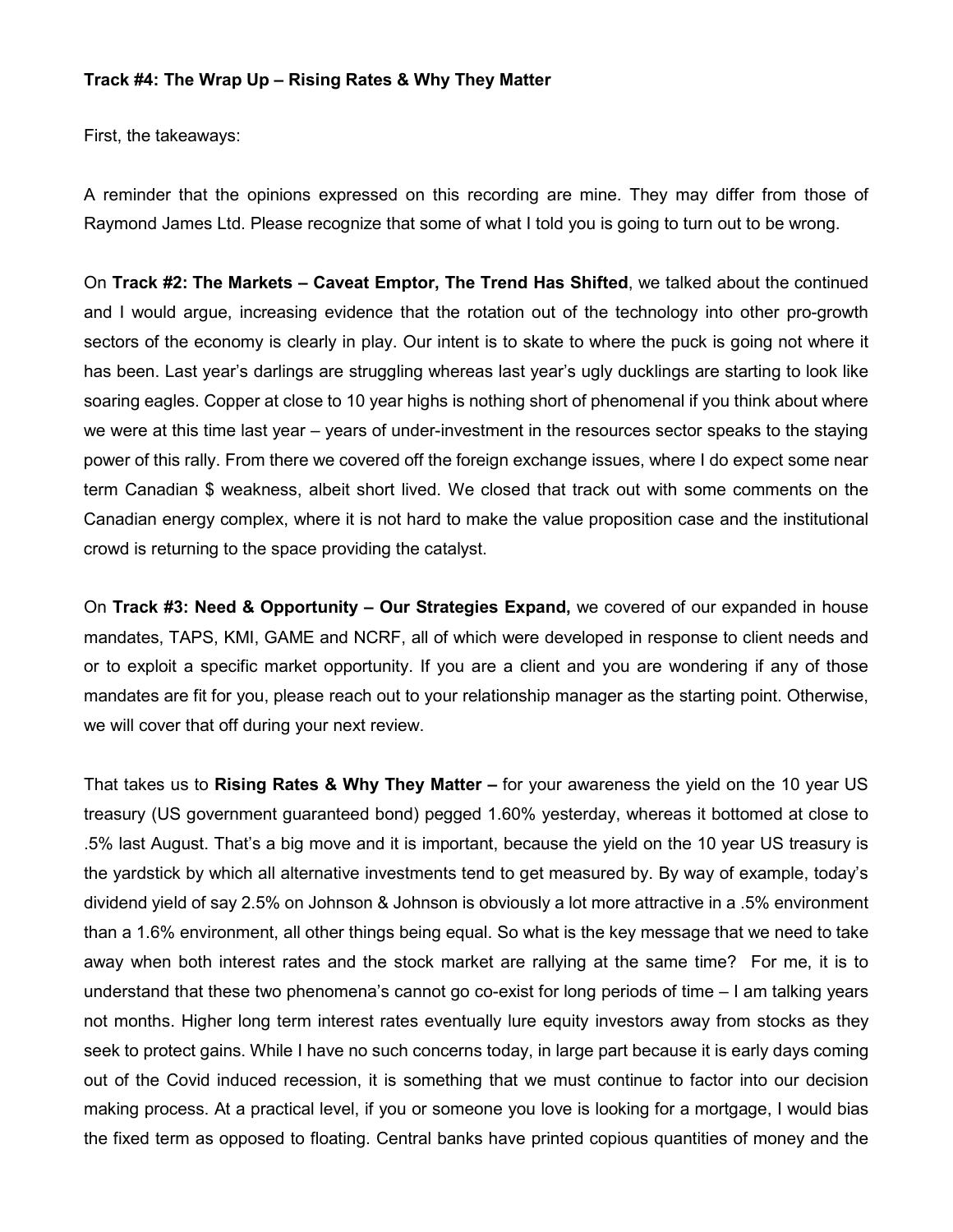prospect of inflation is rearing its head, yet few believe it can happen. I am less convinced - if it does become a problem, they will try to cool it as they have in the past, with higher short tem rates.



That brings us to a close for this edition of **The Opportunity Update**. A reminder, if you are being introduced to us by way of this recording, then Tracks #5 and #6 are for you.

Thank you for taking the time to listen - I trust it has been insightful. If you have people in your life who you think might benefit from these missives, please forward them as you see fit. Alternatively, they can sign up through our website, where all that is required is a first name and email address.

This is Chris Raper, bidding you good day and may God bless, from Victoria BC on Tuesday, March 9th, 2021.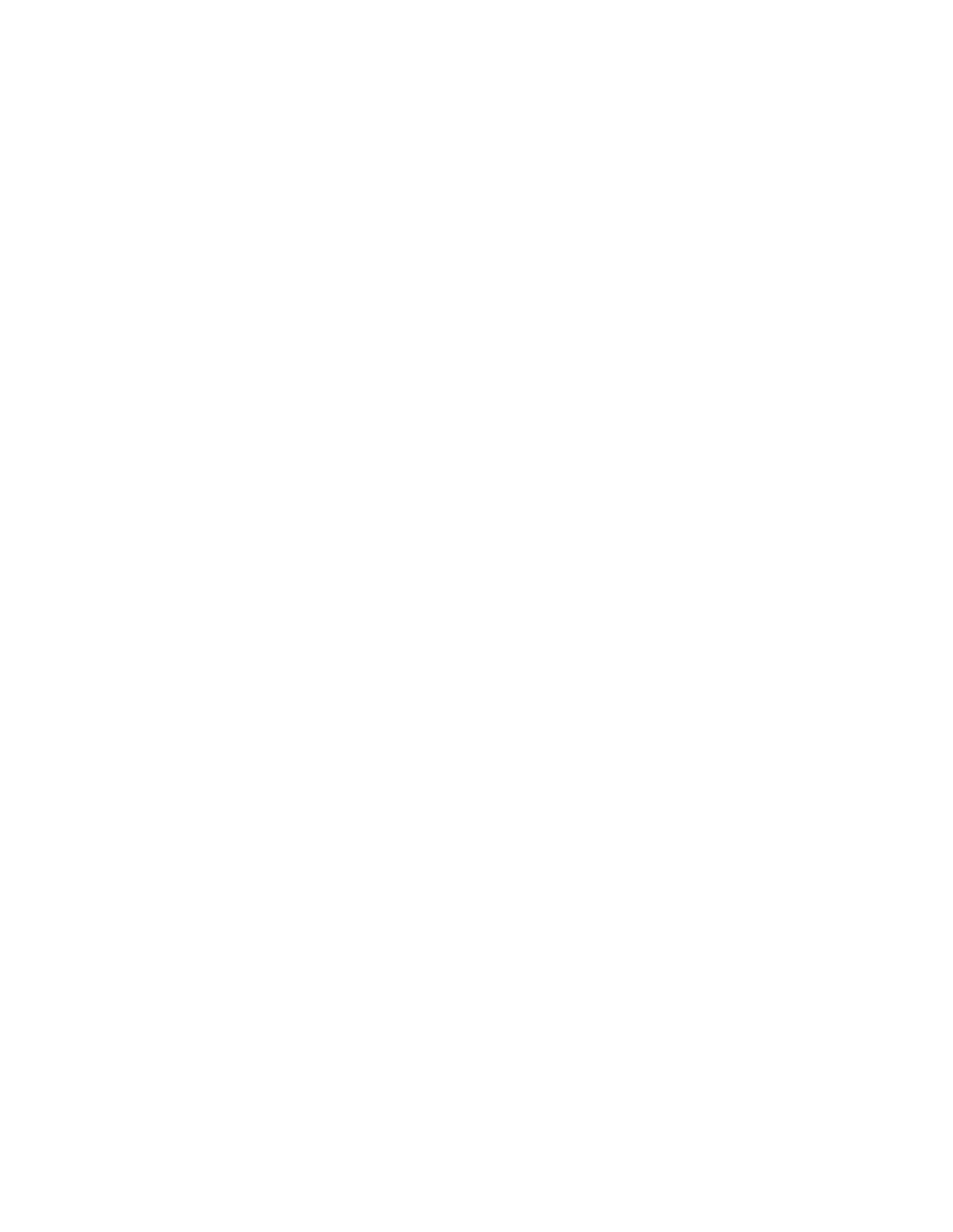## <span id="page-16-0"></span>**Track #5: Postscript I – Our Approach**

While this recording has been focused on investments that is not where we start with new relationships. We start with your story, and we revisit it often. Knowing where you came from and what you want the future to look like – your do, have and legacy ambitions – is the foundation for building a solid client/wealth advisory relationship. Our first order of business is to listen, seek clarity and then document your ambitions for the future – we call it, **Your Story, Revisited**.

From there, we complete a 360° review of all relevant investment, tax/estate and insurance documents in an effort to identify gaps/risks to the future you envision. When we identify holes, we have a discussion about how we might fill those holes.

Then and only then do we get into a discussion on the investment allocation. We will address your liquidity, income and growth requirements/desires and introduce you to the tax smart investment strategies to meet those needs.

After we invest, it is a matter of manage and measure – we report regularly and when life throws you the inevitable curve ball or your priorities change, it is back to revisiting your story.

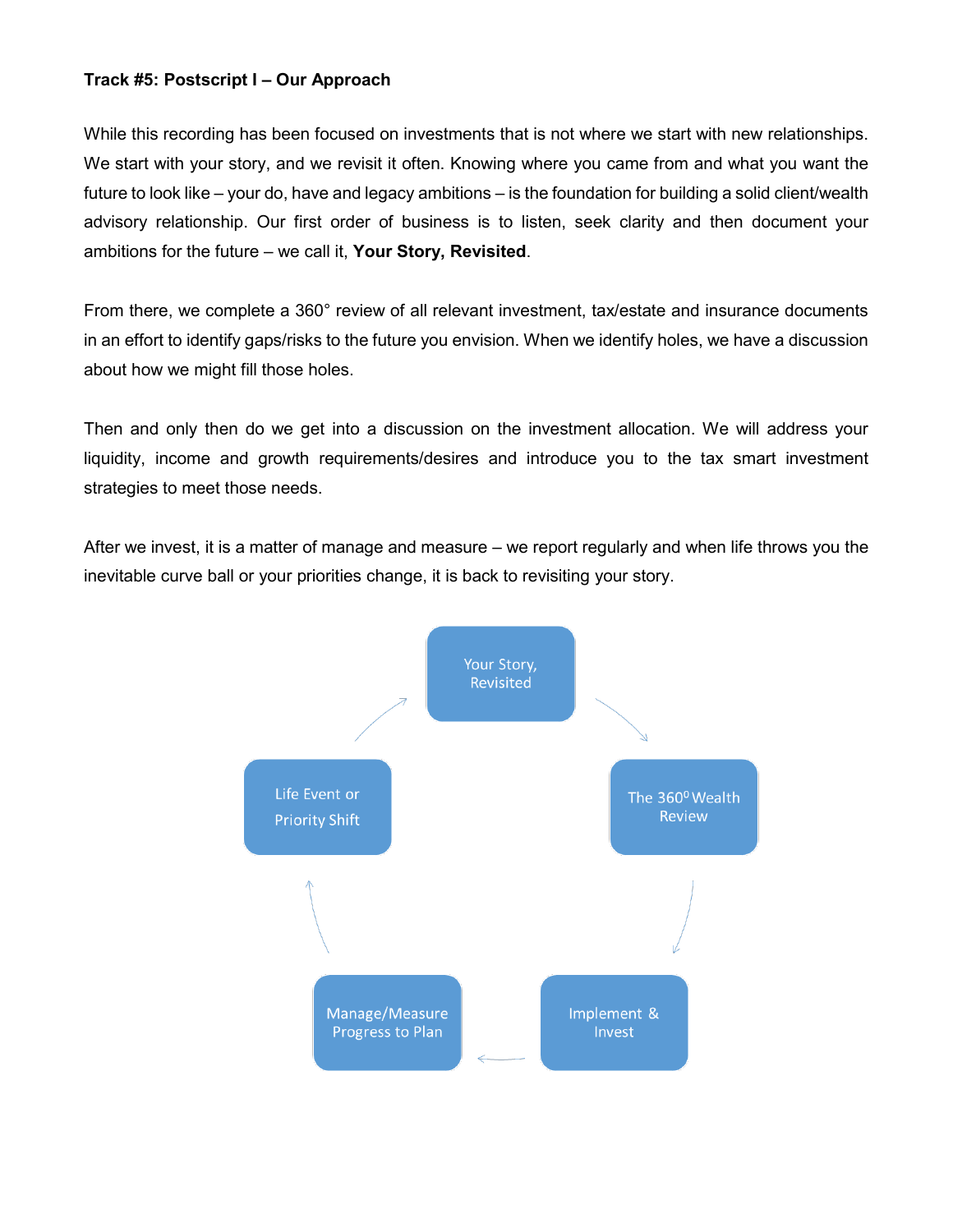In summary, we learn about you, your family, your finances and what your ideal future looks like – the things you want to do, the things you want to have and the legacy you want to leave. We identify the structural risks and how we see mitigating them. We paint a go forward picture with a worst case analysis of the costs involved.

Generally speaking, we are looking to establish relationships with new clients that have north of \$1 million in investable assets, but please understand that we are a lot more interested in where you are going than where you are. If you have a credible plan to get to that number say within a three to five year period, we are very interested in meeting with you.

So…if that process sounds engaging, I invite you to call and book some time. If you'd like further information, including access to our quarterly communication pieces, you can check us out on the web at [www.chrisraper.com](http://www.chrisraper.com/) and send us an email from there.

# <span id="page-17-0"></span>**Track #6: Postscript II – The Dividend Value Discipline™ Methodology**

The first thing I want to share with you is that **The Dividend Value Discipline™** is our core mandate – essentially, all of our clients have a slice of their portfolio allocated to it. For your awareness, we currently have several strategies that we manage in house, in addition to a short list of 3<sup>rd</sup> party money managers. Structurally, most clients have three buckets of money with us – a safe money bucket, an income bucket and a growth bucket. **The Dividend Value Discipline**™ straddles the latter two and depending on your needs, we augment it with other strategies. The program continues to be a large slice of our client assets under management and in my case, it is by far the largest.

The process is discretionary, meaning we make all of the buy and sell decisions and report to you after the fact.

Our objectives for the program are:

- 1. Income every month that can be paid out or reinvested;
- 2. An acquisition process where we buy only those securities which become attractive on a "go forward" basis;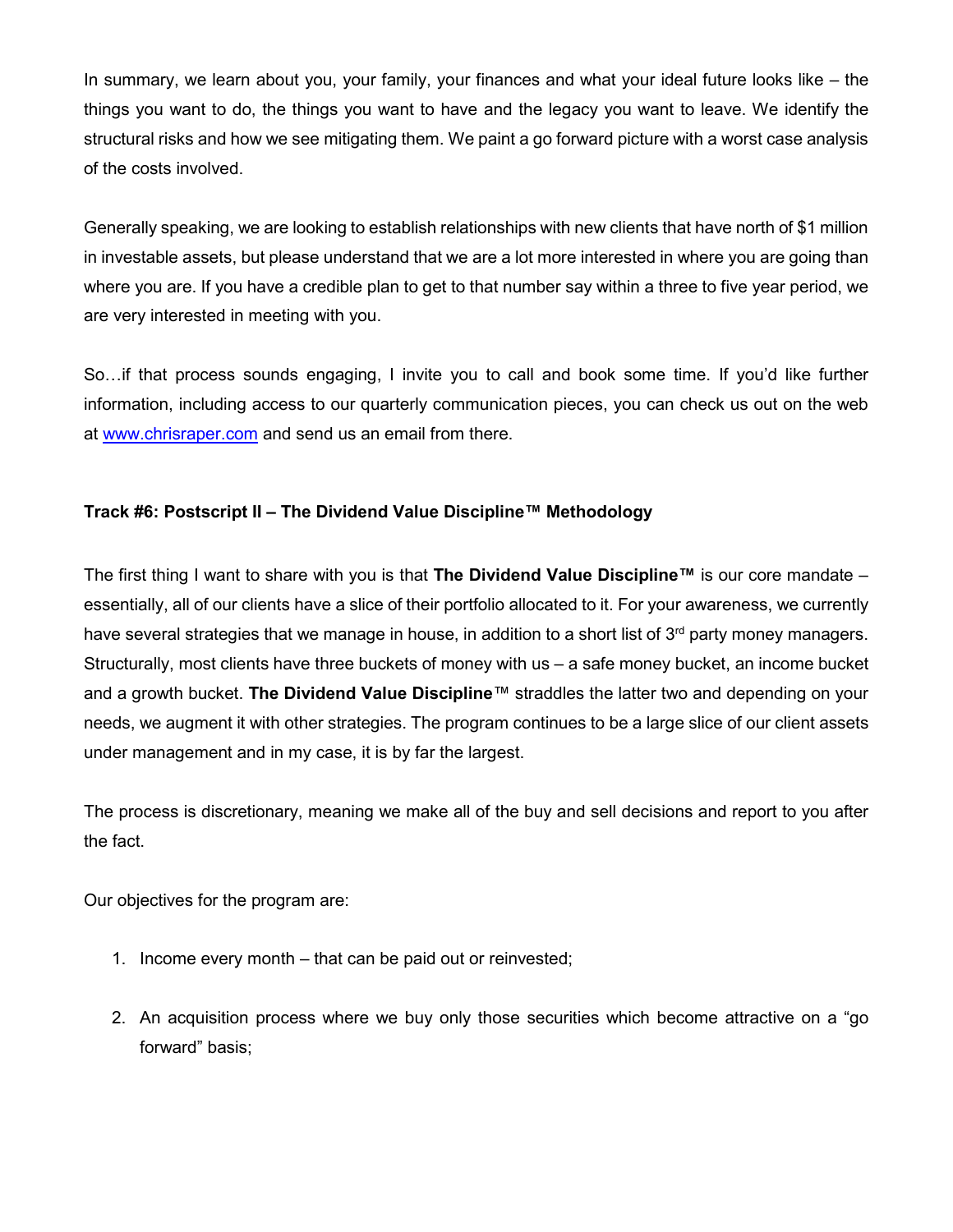3. Absolute returns of 8%+ over any investment cycle, which we would describe as peak to peak or trough to trough. If you are looking for a time frame in terms of years, think 5+ years, but please understand investment cycles have a wide range of timeframes.

The program operates with three key elements and I will walk you through them using the illustration of a three legged stool.

# **The First Leg is Dividends**

With few exceptions, every security that we buy must provide some form of income. We do that because income makes portfolios inherently less volatile, i.e. less chance of loss. The analogy I like to use is that of an apartment block versus a piece of raw land – it is a lot easier to hold on to an apartment block in a tough real estate environment when you are getting a rent cheque every month. Income drives stability and absolute returns.

## **The Second Leg is Value**

Our research function is in-house. When we launched the program back in September of 2002, we were one of the first private client teams in the industry to have a dedicated analyst on staff and we add additional resources every year. We spend an inordinate amount of time studying the corporate culture of potential investee companies. If you are interested in what great corporate culture looks like, I encourage you to read *Good to Great* by Jim Collins – that is the yardstick we use to measure potential investments against. Another yardstick is the importance of wide economic moats – the things that make the company tough to compete with. We want to own companies that the end client can't live without – great examples might be Microsoft or Intuit, both long term holdings of ours. We believe that the focus on great corporate culture and wide economic moats gives us an edge, and while I can't prove it you I can certainly give you lots of anecdotal evidence to support that thesis.

The more recent development in our strategy has been tackling the growth problem. History buffs will note that when we started the program in 2002, we had 5-year GICs yielding roughly 5% and much better economic growth, whereas today we have 5-year GICs yielding of  $\sim 1.5\%$  and much slower economic growth. In short, the 8% is tougher to come by.

Accordingly, we spent late 2015 and 2016 tackling the "growth problem". We needed to find companies that were growing far faster than the economy. As you would expect, we started within the normal confines of "has to pay a rent cheque, score well on the corporate culture front and have some sort of strategic advantage (moat) that makes the company difficult to compete with". We then focused on those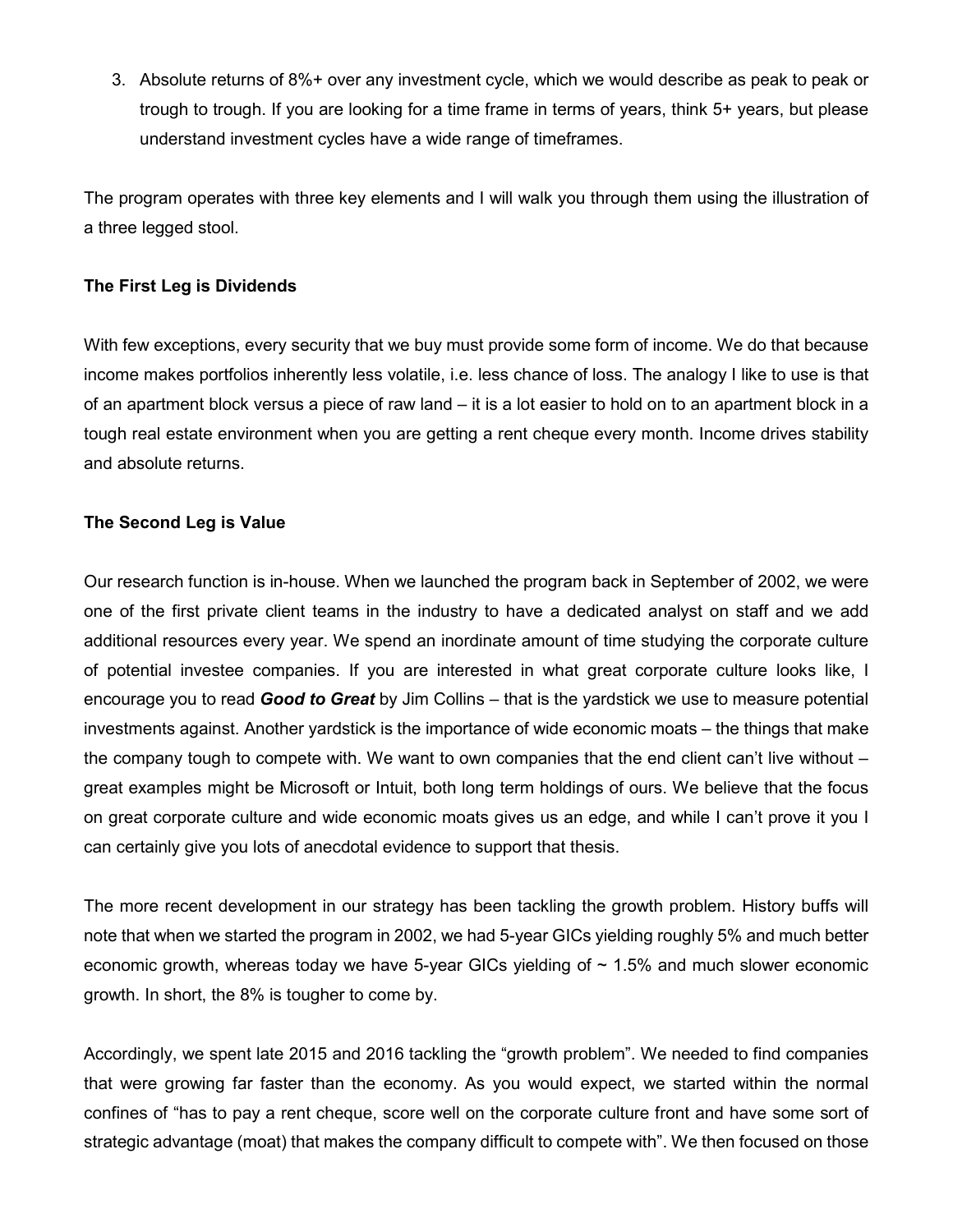companies that have demonstrated their ability to grow their earnings/dividends at double-digit rates as a primary indicator of income growth and capital gain potential. As we searched, we found that most such companies fell into one of two themes. They tended to be disrupting the existing marketplace (think Wal-Mart 20 years ago or Amazon today) with a better way of doing things, and/or they tended to be aggregating their way to growth by buying smaller tuck-in acquisitions, much like Constellation Software Inc.

### **The Third Leg is Discipline**

Here I refer to the buy/sell decisions.

On the buy side, I would sum it up as "do your homework, be ready,be patient". Over the years our absolute best buys have been when we have done our homework on the company, perhaps months before, and then some untoward event happens that gives you opportunity to buy in size. The Euro debt crisis in 2011 is a great example that enabled us to buy Nike at a terrific price because we were ready and we had conviction. More recently, I would put he world's # 3 french fry maker, Lamb Weston in that category.

Sell decisions are getting increasingly tougher because the quality of our companies just keeps going up and with their rent cheques (dividends) growing at double-digit rates, our history tells us more often than not that we are better off holding than chasing shiny baubles. That said, new competitors with disruptive technologies can wreak havoc on a company's growth prospects – back to the Amazon/Wal-Mart example. Transition periods of senior management teams can be risky, especially when there is no hirefrom-within bias. Then there are times when the price of a stock just gets so far in front of its growth prospects that the only reasonable thing to do is sell. As Buffett likes to say, "you pay a high price for a rosy consensus". When things are universally rosy we try to be sellers, not buyers.

Perhaps the most important part of the buy/sell discipline is the way we operate the program for new entrants – we call it "The Buys Only Mandate". Unlike most of our competition, we only buy those securities which become attractively priced on a go-forward basis, meaning if you start today and your brother starts three months from now, your portfolios are going to be different in the short-term, and more closely aligned the longer you are in the program together. As rational as that might seem, most people do the exact opposite. Every time you buy a mutual fund, you buy a pro-rata share of an existing portfolio – by definition, you got the buys, the holds and the near sells. To us, that is not rational. Who buys 100+ companies in a single day? Were they all great value propositions? You should also be aware that most third party money management programs work exactly the same way – they buy the basket. The buys only mandate was designed to protect your hard earned money.